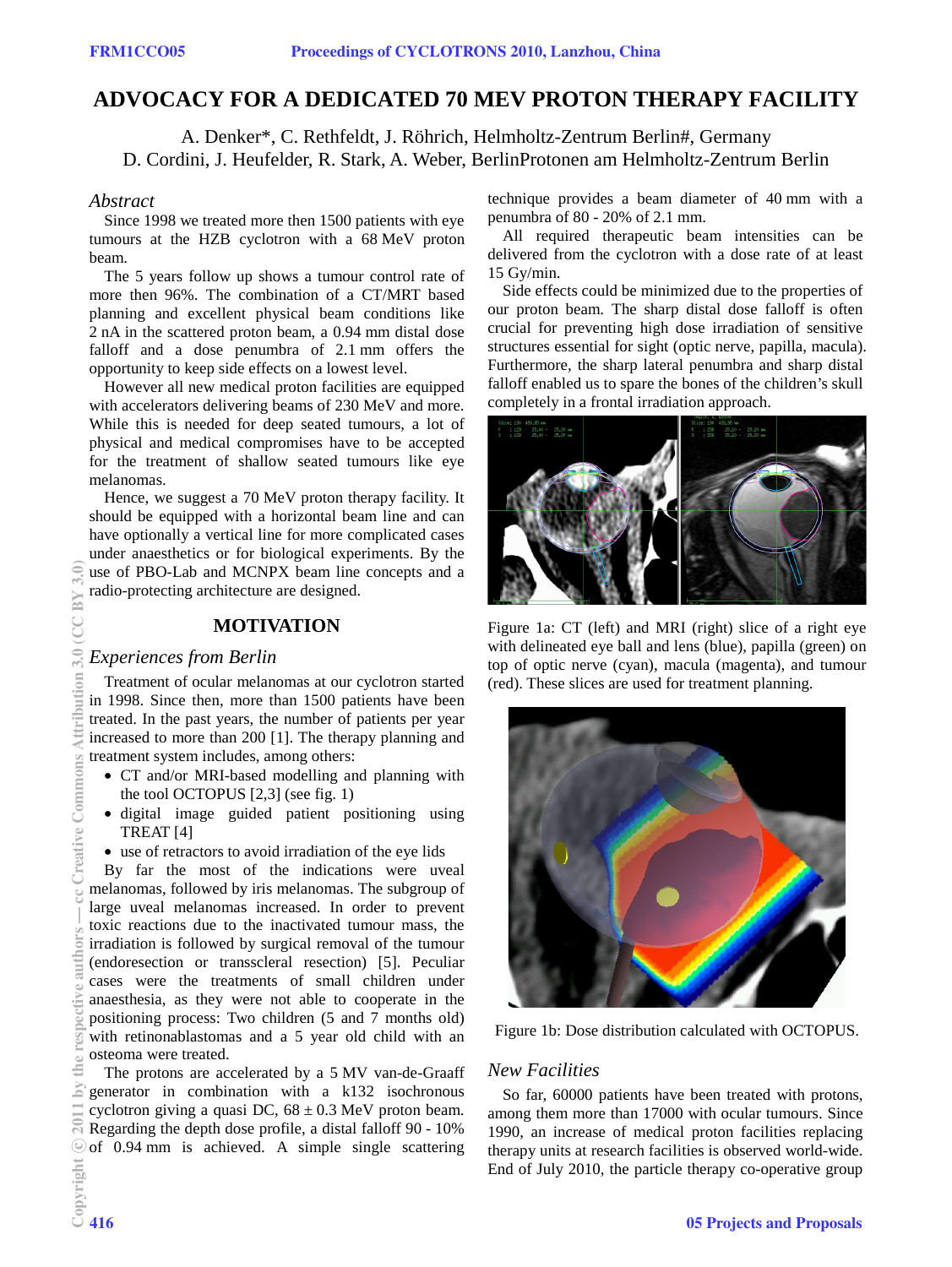(PTCOG) lists 19 new facilities under construction [6]. However, the 11 projects building cyclotrons are equipped with an accelerator delivering at least 230 MeV.

Hence, for the treatment of ocular melanomas, they all need to degrade the proton beam to the desired energy of about 70 MeV. The resulting large energy spread or very low beam intensity means that ocular tumour therapy has to accept compromises regarding side effects or requires an extremely sophisticated beam shaping technique as at the Paul Scherrer Institute new eye facility OPTIS2 [7]. A dedicated facility would provide a proton beam with the desired properties and allow a patient workflow taking into account the special needs of eye patients.

## **A 70 MeV DEDICATED FACILITY**

The requirement for an accelerator dedicated for eye tumour therapy is the provision of a quasi-DC beam with the following properties:

- energy of extracted beam: 72 MeV
- intensity of extracted beam  $\sim 100$  nA
- $dE/E \le 0.4\%$
- half beam extent, x, y: 2 mm 4 mm
- half beam divergence x' y': 4 mrad 3 mrad

With these properties, it is possible to provide a sharp distal falloff and a sharp penumbra (see below). 72 MeV have been chosen as this energy will allow the treatment of all ocular tumours, even in the case of optic nerve infiltration.

A small cyclotron would fulfil these needs well, with the benefit of comparable low costs.



Figure 2: Layout of the proposed facility. An energy selections system permits the definition of energy as well as energy spread. Two horizontal beam lines and one vertical line are suggested. For details see text.

#### *Layout of the Beam Lines*

Fig. 2 depicts the layout of the beam lines. Two horizontal beam lines, with identical properties, permit preparation of the patients in one room, while the other room is used for treatment or physics experiments. It is possible to treat anesthetized children on a horizontal beam line. However, the handling of anesthetized children would be much easier on a dedicated vertical beam line would. In addition, this room may be used for irradiation of cell cultures.

Calculations for the beam lines have been performed using TRANSPORT within the PBO-Lab Package [8] and Graphics TURTLE [9].

After the cyclotron, the beam is first focused on a slit system (A,B). An energy selection system, consisting of a quadrupole doublet  $(C)$ , a 45 $^{\circ}$  dipole(D), two quadrupole triplets  $(E, G)$  with the energy slits  $(F)$  in between, allows the definition of the energy as well as the energy spread.



Figure 3: Beam envelopes for the beam lines, from top to bottom: horizontal line: broad beam, sharp beam, vertical line: broad beam, sharp beam.

At this point, the energy spread is reduced to 0.2% in order to provide a distal falloff of less than 1 mm in the therapy rooms, which is close to the physical limit. The advantage of this layout compared to a mere energy shift by using a range shifter is that the energy spread and thus the width of the Bragg peak are kept small. This is of